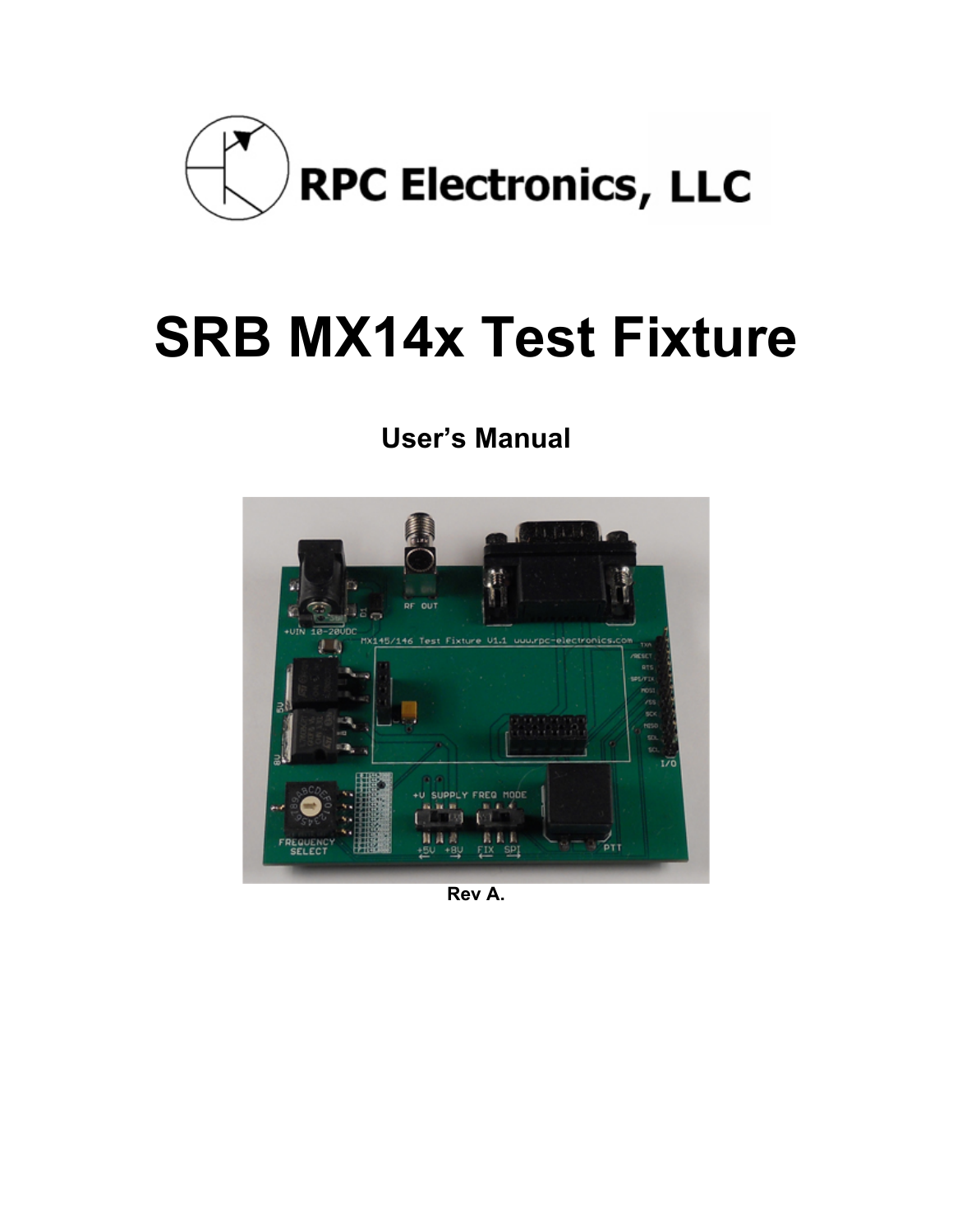# **Table of Contents**

- 1. Introduction
- 2. Package Contents
- 3. Device Overview
	- a. Interface Connections
	- b. Module Supply Voltage Control
	- c. Local PTT Control
	- d. Frequency Selector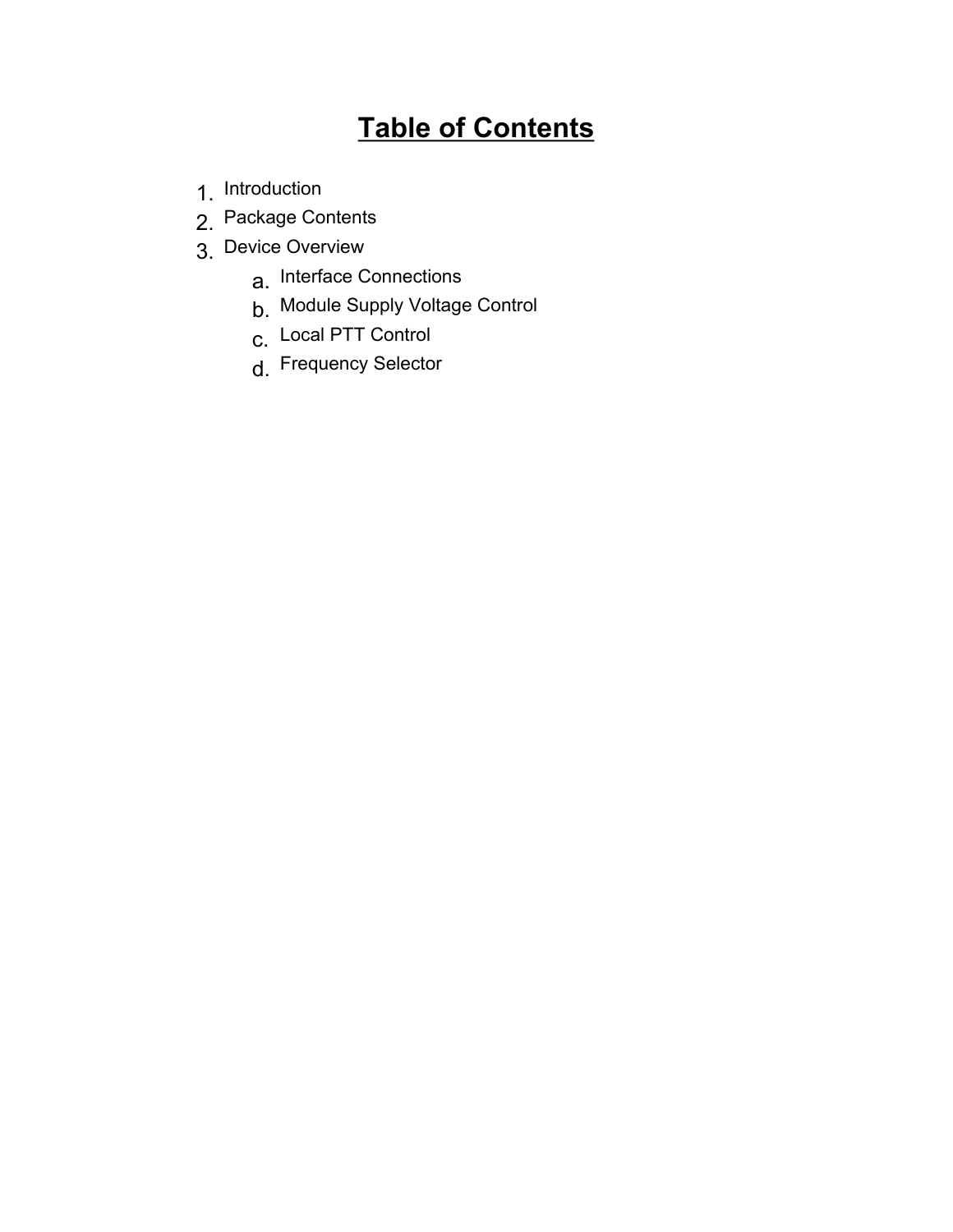# **1. Introduction**

Thank you for purchasing the SRB MX14x Test Fixture! This fixture serves as a complete test bed for the Small RF Budget MX146, MX146LV and MX145 family of VHF (2M) transmitter modules. This test fixture can power the module, key via local PTT control, change frequency utilizing the built-in frequency table and provides a full interface to the I2C and SPI programming interfaces.

# **2. Package Contents**

Upon opening the package, you will find the following items:

- SRB MX14x Test Fixture
- Quick-Reference frequency switch table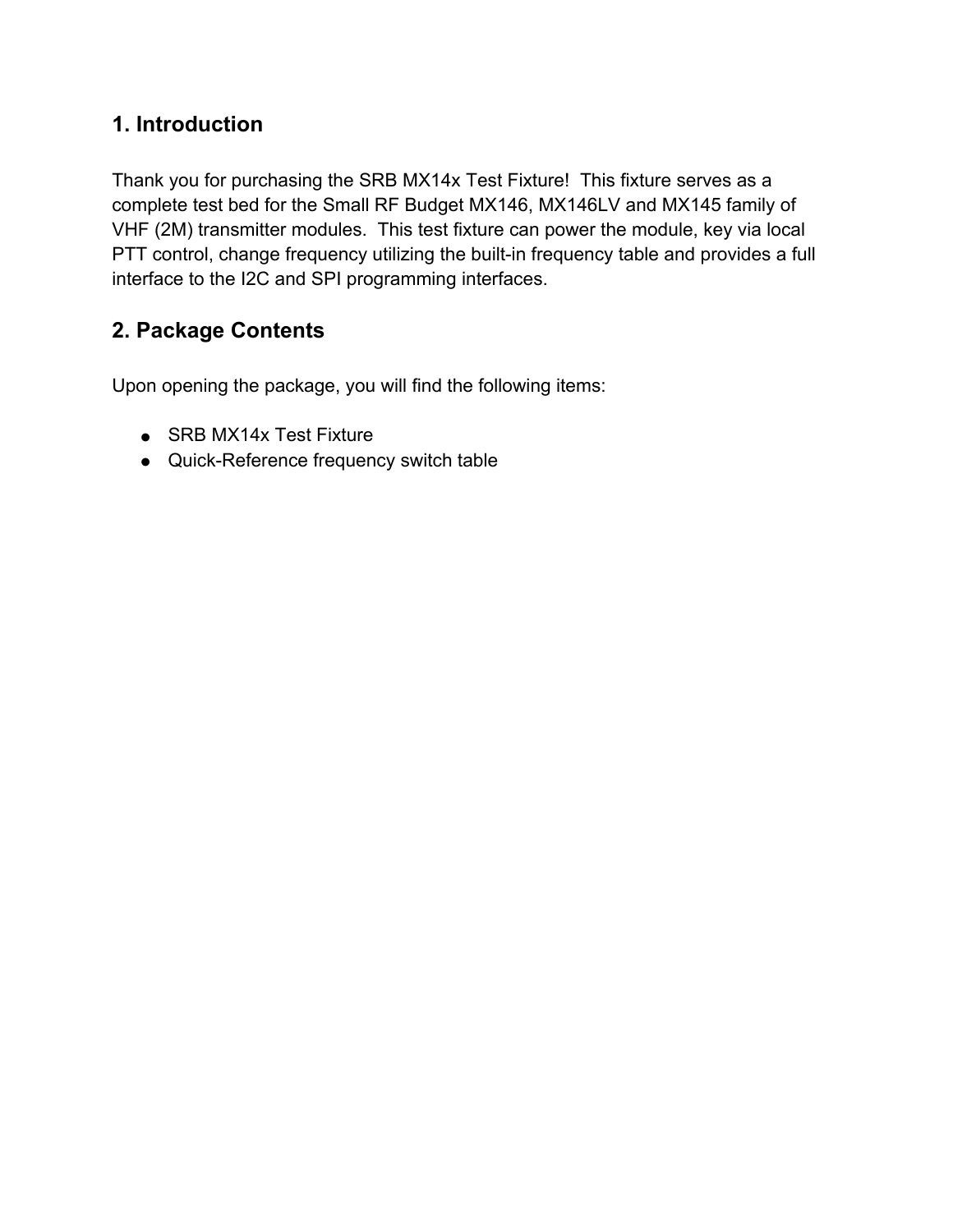### **3. Device Overview**

The MX14x Test Fixture was designed to give you a fully functional platform for testing every aspect of the module plugged into the fixture. From the simple function of keying the radio to the ability to change frequency, measure output power and talk to it via the SPI or I <sup>2</sup>C programming interfaces (external hardware/software required).

#### **a. Interface Connections**

#### **Power**

The power connection is a standard coaxial style jack with a positive (+) 2.1mm center pin. The voltage input level can be +10-20 VDC.

#### **RF Output**

The RF connector is a standard polarity female SMA. This low loss connector is a perfect match for the low power output of the MX14x modules. It's recommended that any test cables between the measurment equipment and the MX14x test fixture utilize a single SMA connector and avoid using adapters that might cause attenuation of the RF signal.

#### **Audio/External PTT**

The audio injection port is a DB9 male connector. The pinout follows the popular Kantronics/APRS Tracker scheme to make connecting a keying/audio source simple.

| <b>Pinout</b>    |                                                          |
|------------------|----------------------------------------------------------|
| Pin 1            | <b>Transmit Audio</b>                                    |
| Pin 2            | No Connection                                            |
| Pin <sub>3</sub> | Push To Talk                                             |
| Pin 4            | No Connection                                            |
| Pin 5            | No Connection                                            |
| Pin 6            | Ground                                                   |
| Pin 7            | Input Voltage (Optional from primary coaxial power jack) |
| Pin 8            | No Connection                                            |
| Pin 9            | No Connection                                            |

#### **Extended I/O Header**

This header is used to interface to the SPI and I <sup>2</sup>C programming pins on MX14x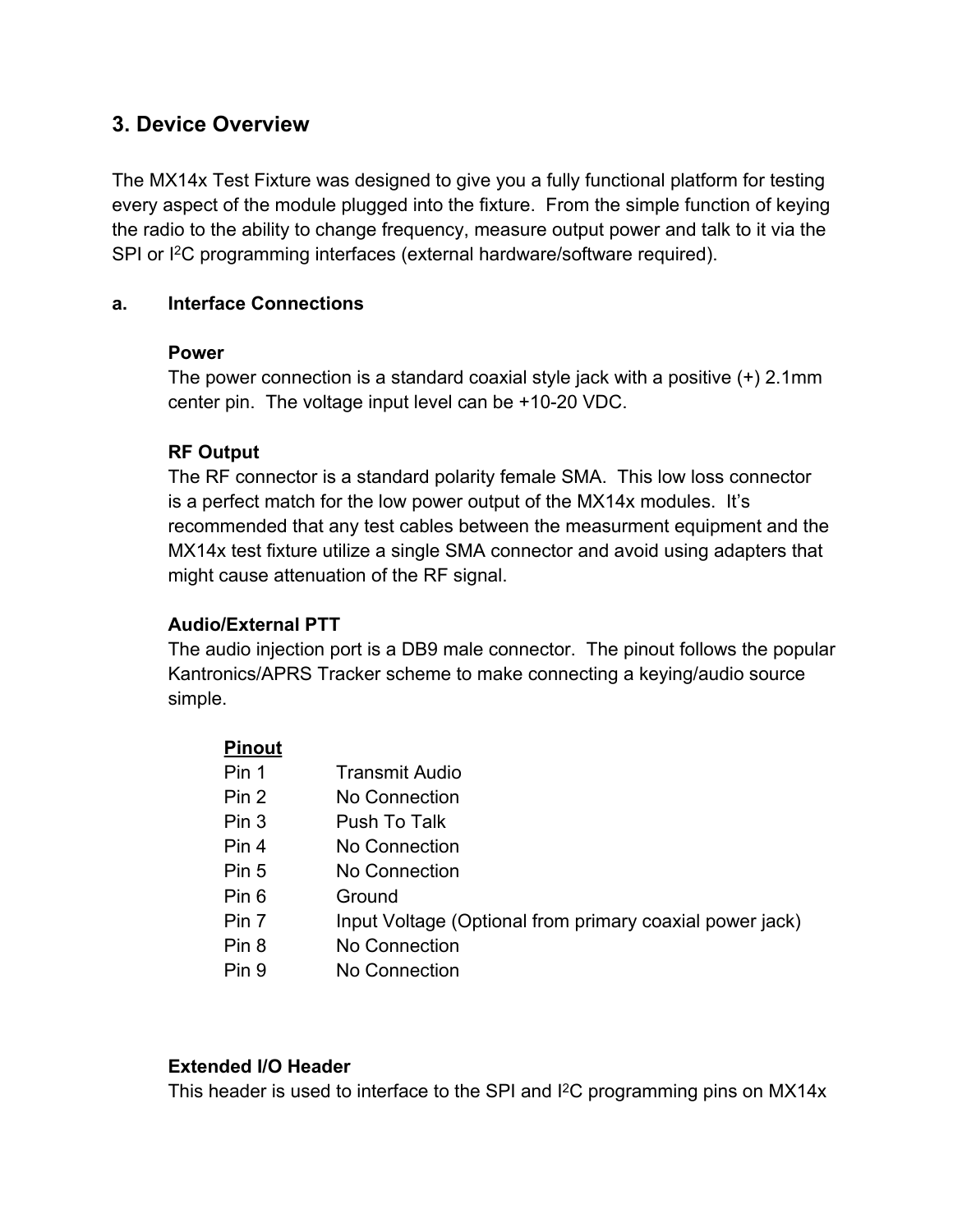module.

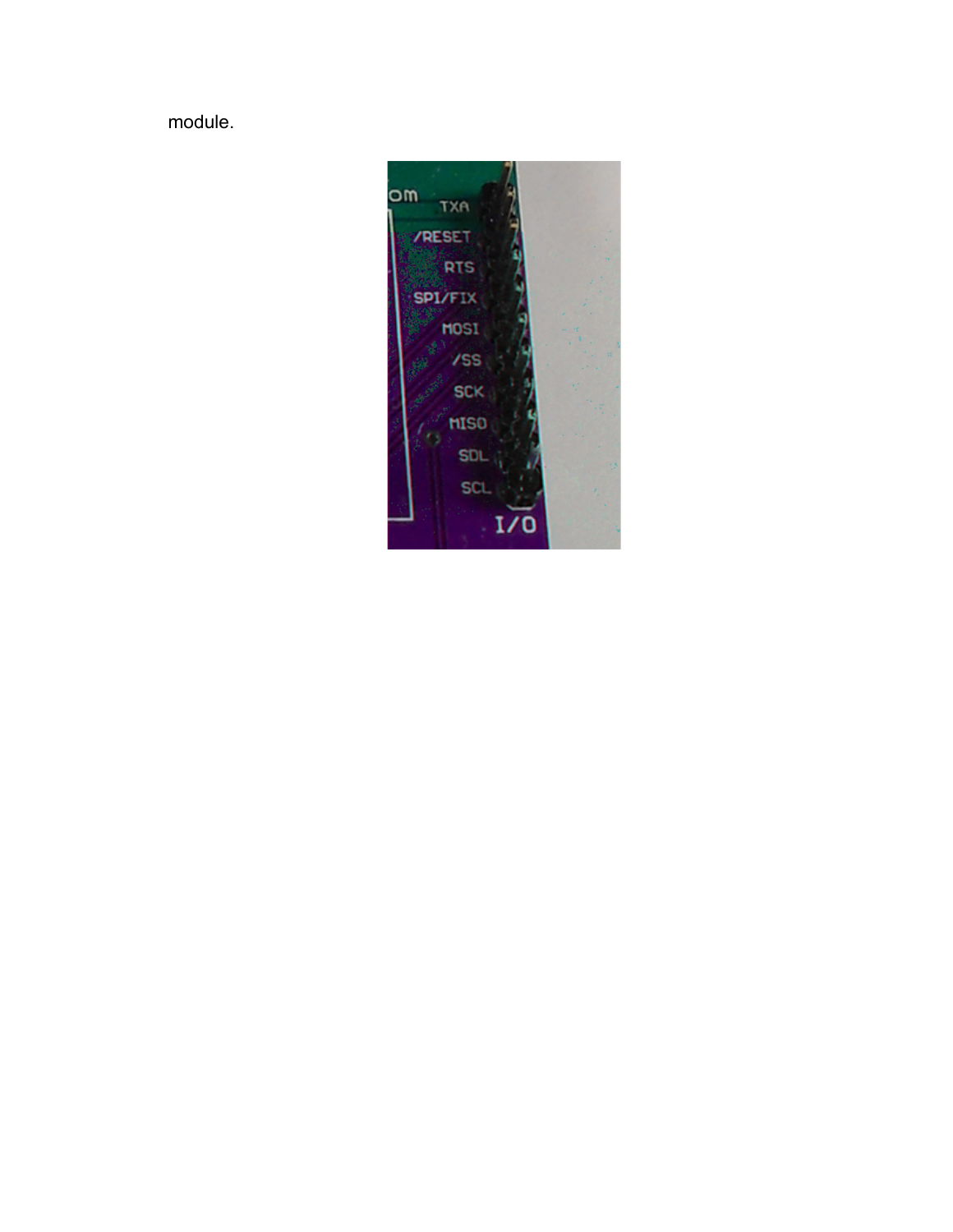#### **b. Module Supply Voltage Control**

The MX14x test fixture includes both 5VDC and 8VDC voltage regulators. For this reason, the minimal input voltage needs to be at least 10VDC to cover the overhead on the 8VDC regulator.

The voltage is set via one of the on-board slide switches



**IMPORTANT!** When selecting the voltage, be sure to select the voltage required for the model being tested!

**Note:** The newest model, the MX145H is dual-voltage tollerant, 5V or 8V. The voltage level used determines the ouput power level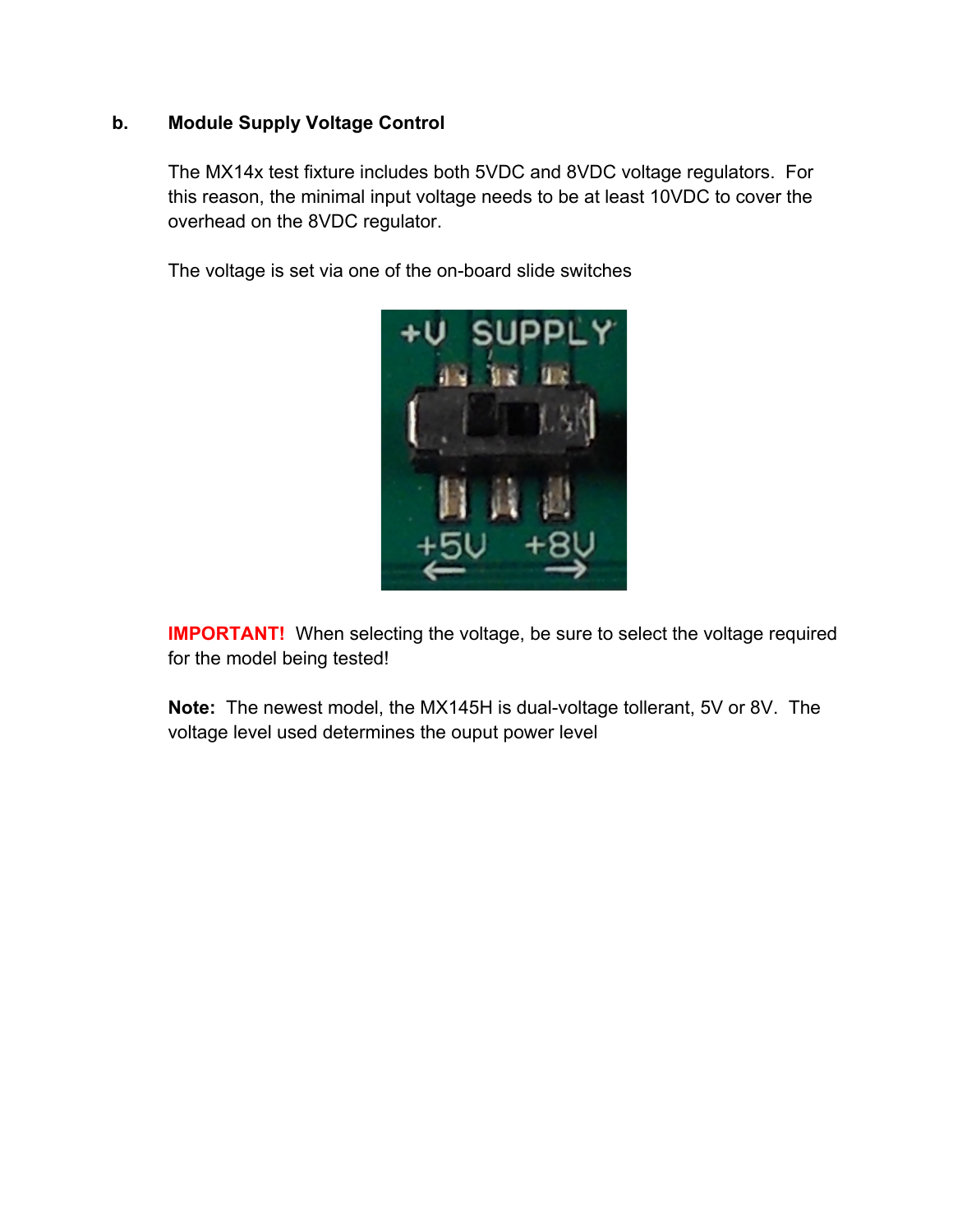## **c. Local PTT Control**

The on-board local PTT is a momentary switch that can be used to force the module into transmit. The PTT will stay asserted as long as this button is held in.

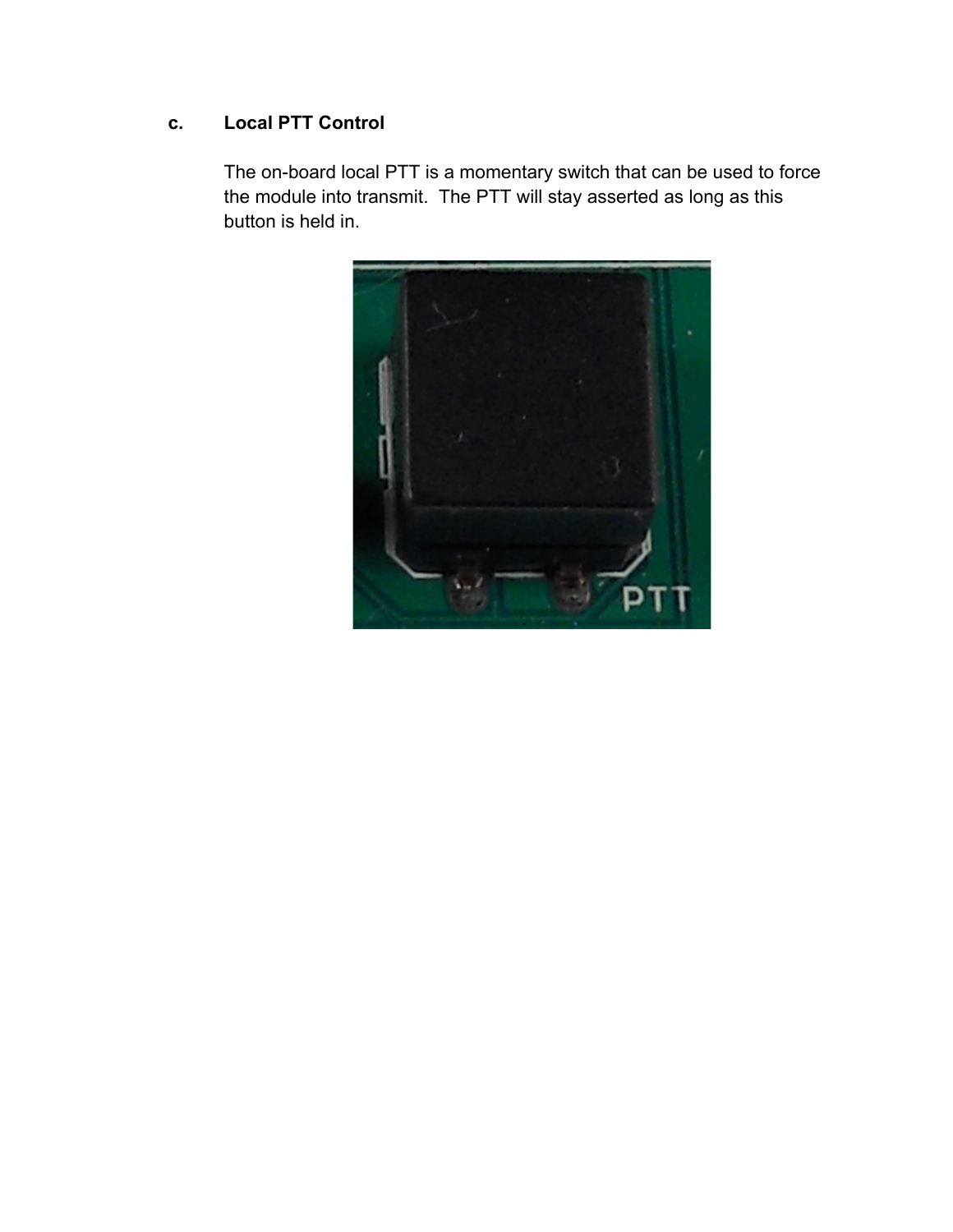# **d. Frequency Selector**

The MX14x module is in FIX frequency mode, the on-board 16 position rotary switch

is used to pick from a table of pre-determined frequencies.



| <b>Channel Number</b>     | Frequency |
|---------------------------|-----------|
| $\mathsf F$               | 144.3900  |
| E                         | 144.7900  |
| $\mathsf D$               | 144.9900  |
| $\mathsf C$               | 144.3500  |
| $\sf B$                   | 144.8000  |
| $\boldsymbol{\mathsf{A}}$ | 145.1750  |
| $\boldsymbol{9}$          | 144.5750  |
| $\bf 8$                   | 144.9300  |
| $\boldsymbol{7}$          | 144.6400  |
| $\,6\,$                   | 144.6600  |
| $\mathbf 5$               | 147.7000  |
| $\overline{\mathbf{4}}$   | 144.0000  |
| $\mathbf{3}$              | 145.0075  |
| $\boldsymbol{2}$          | 146.0050  |
| $\mathbf{1}$              | 147.0025  |
| $\pmb{0}$                 | 148.0000  |